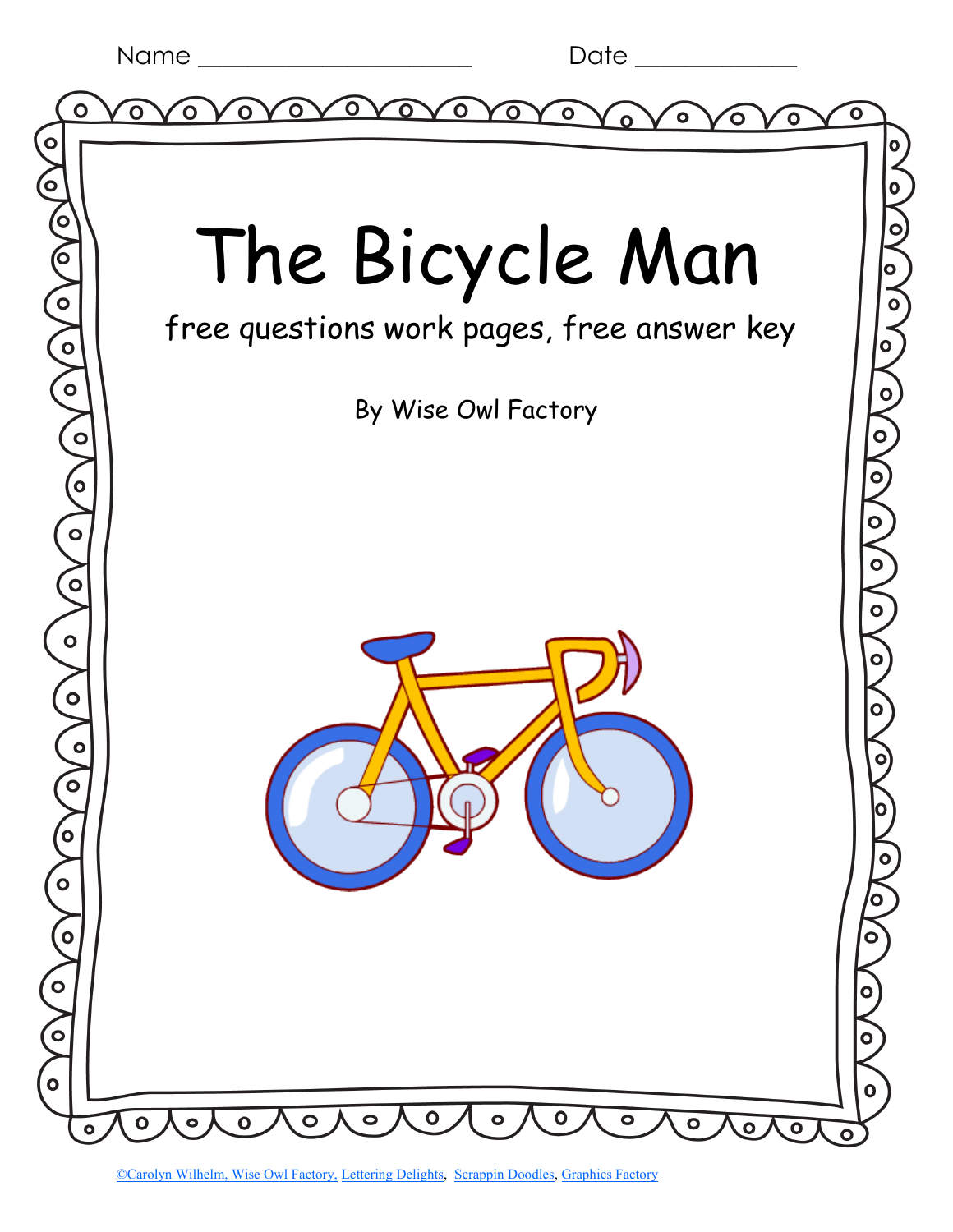See also [free A to Z SMART Board lesson](http://www.thewiseowlfactory.com/JapanSnapshot.notebook) about Japan with children's books work pages (opens here) and the [free Power Point](http://www.thewiseowlfactory.com/aSnapshotofJapan.ppt) (opens here)

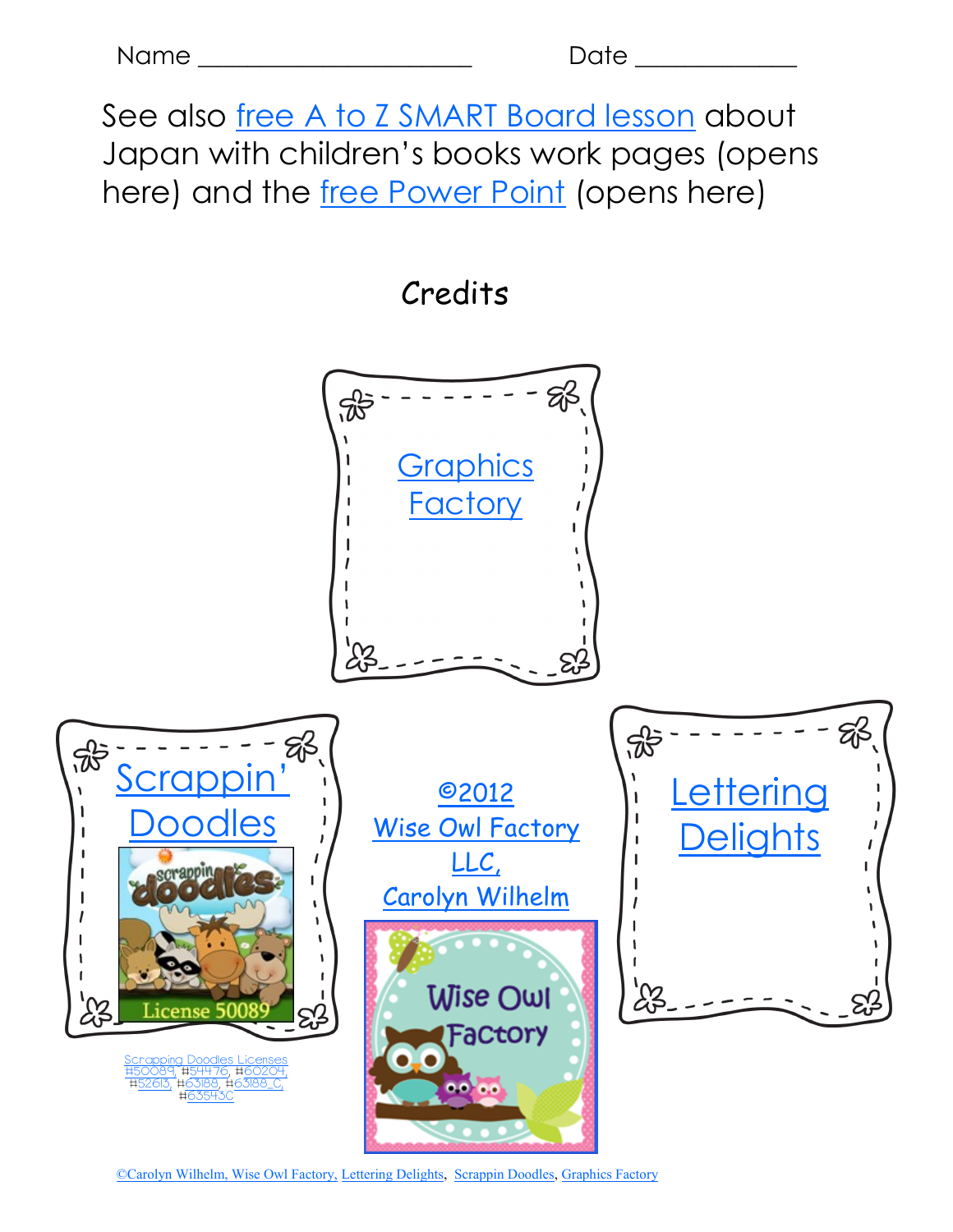| Name<br>Date                                                  |  |  |  |
|---------------------------------------------------------------|--|--|--|
|                                                               |  |  |  |
| The Bicycle Man<br>Written and illustrated by Allen Say       |  |  |  |
| <b>Name</b><br>Date                                           |  |  |  |
|                                                               |  |  |  |
| 1. Where does the story take place?                           |  |  |  |
| 2. What could the children see from their playground<br>area? |  |  |  |
| 3. What special day is this story about?                      |  |  |  |
| 4. What did they do to prepare for the special day?           |  |  |  |
| 5. What did the parents do?                                   |  |  |  |
| 6. Who was first to race?                                     |  |  |  |
| ering Delights                                                |  |  |  |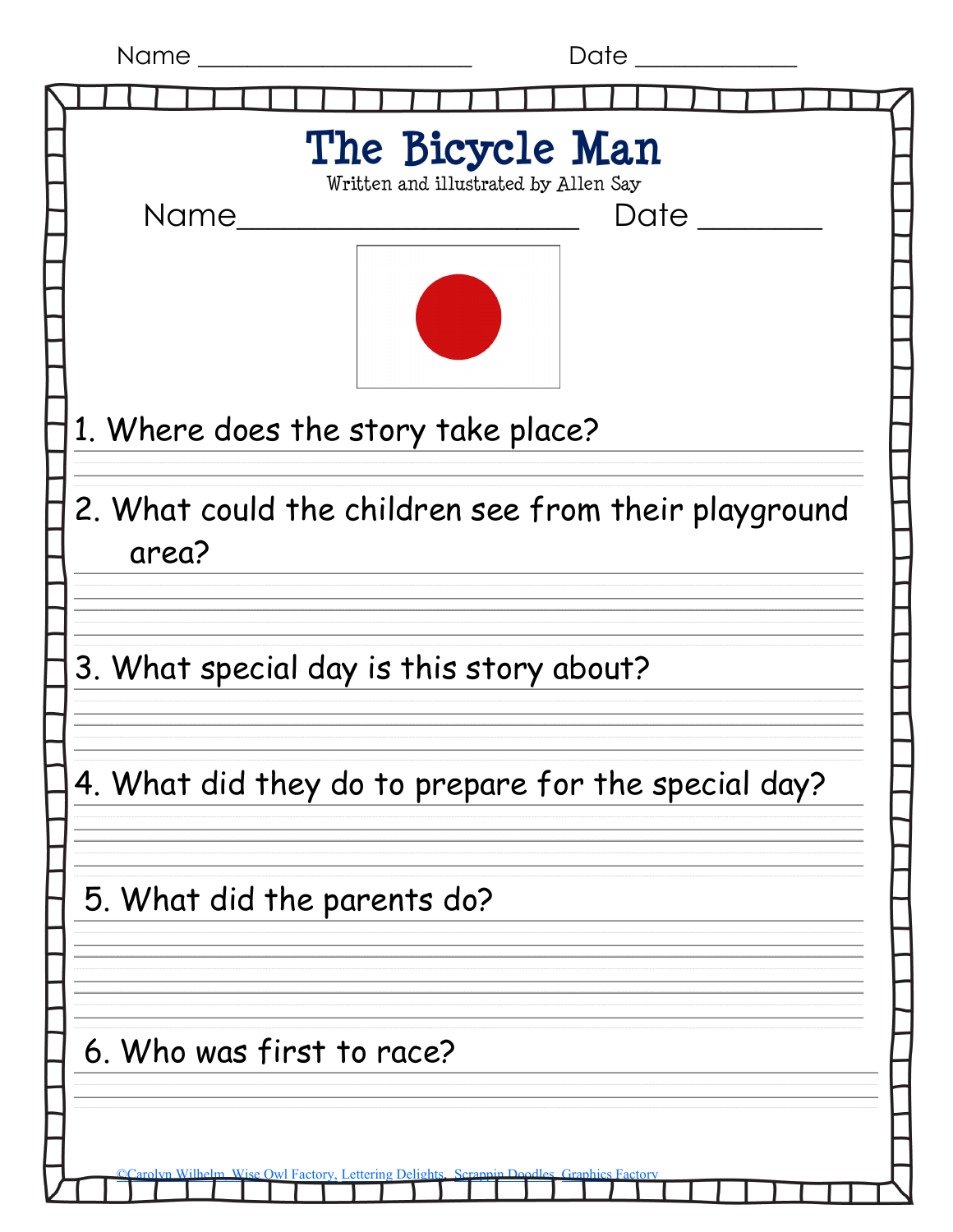| Date<br>Name                                       |  |  |  |  |
|----------------------------------------------------|--|--|--|--|
|                                                    |  |  |  |  |
| 7. What were some of the prizes?                   |  |  |  |  |
|                                                    |  |  |  |  |
|                                                    |  |  |  |  |
| 8. What are some of the things they ate for lunch? |  |  |  |  |
|                                                    |  |  |  |  |
|                                                    |  |  |  |  |
| 9. When did the children scream with delight?      |  |  |  |  |
|                                                    |  |  |  |  |
|                                                    |  |  |  |  |
| 10. Why did everyone suddenly become quiet?        |  |  |  |  |
|                                                    |  |  |  |  |
|                                                    |  |  |  |  |
| 11. What did one of the soldiers do?               |  |  |  |  |
|                                                    |  |  |  |  |
|                                                    |  |  |  |  |
| 12. Why did the soldier get the largest prize?     |  |  |  |  |
|                                                    |  |  |  |  |
|                                                    |  |  |  |  |
|                                                    |  |  |  |  |
|                                                    |  |  |  |  |
|                                                    |  |  |  |  |
|                                                    |  |  |  |  |
|                                                    |  |  |  |  |
|                                                    |  |  |  |  |
|                                                    |  |  |  |  |
| <b>Owl Factory.</b> Lettering Delights             |  |  |  |  |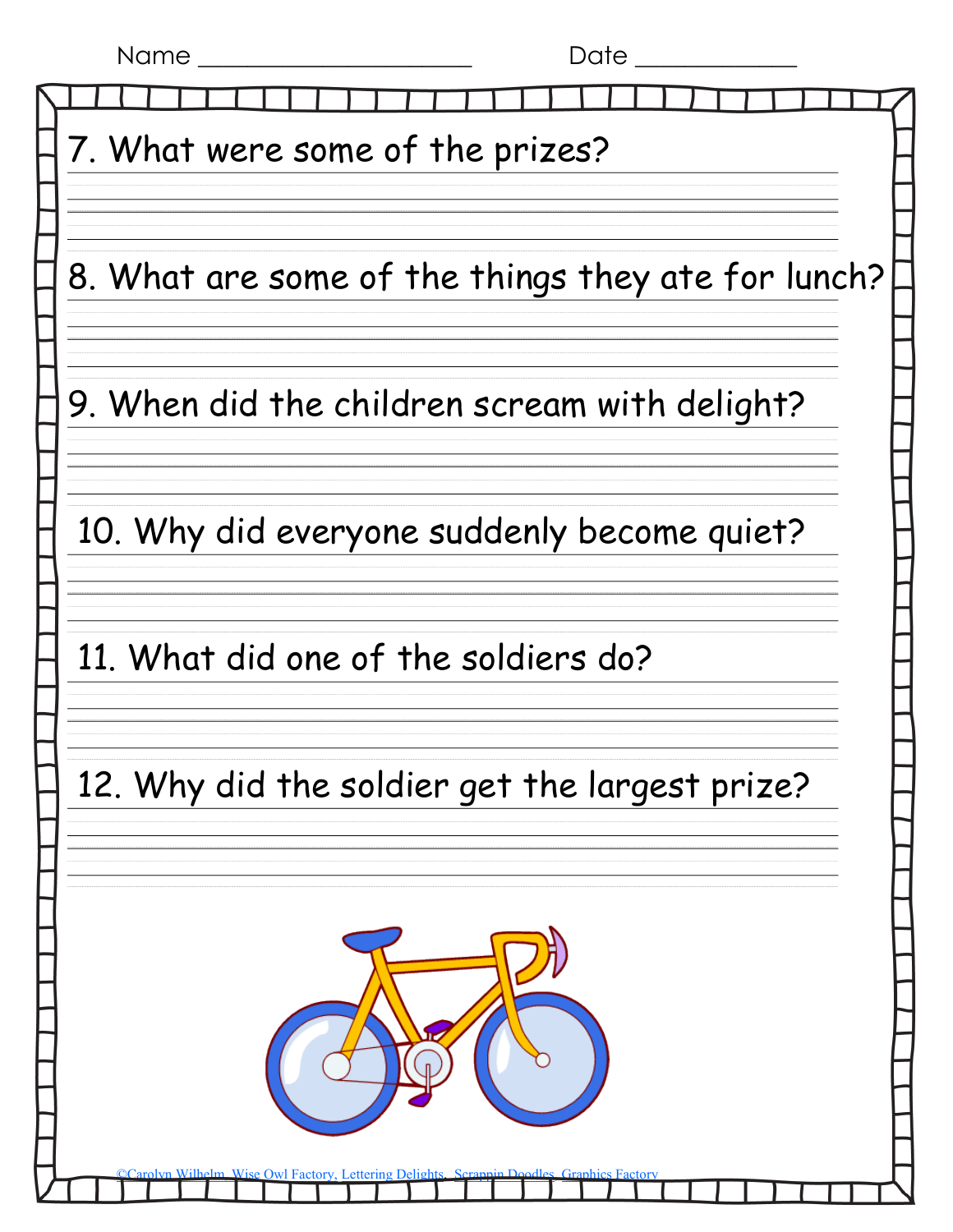| <b>Name</b> |  |
|-------------|--|
|             |  |

Date  $\overline{a}$ 

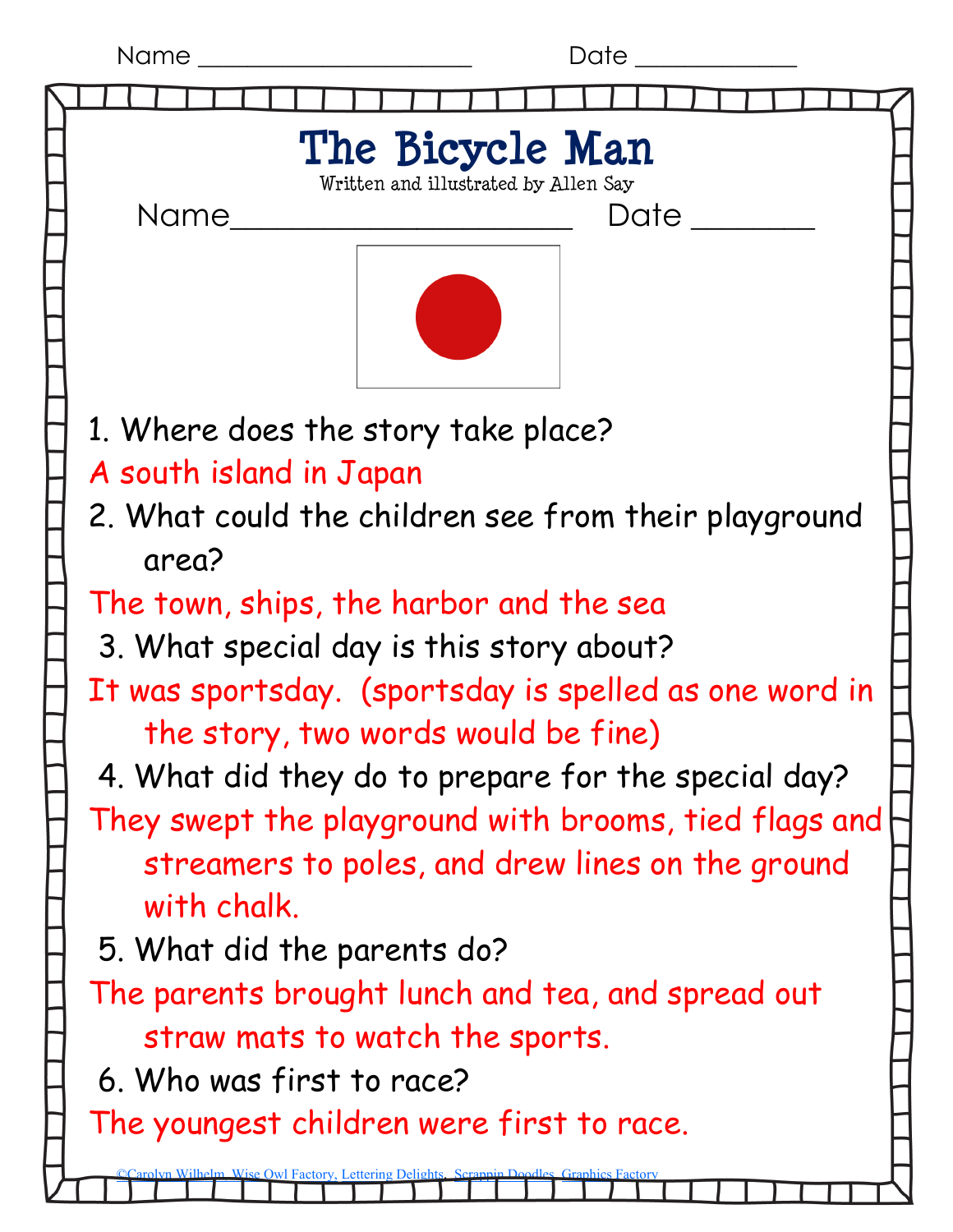